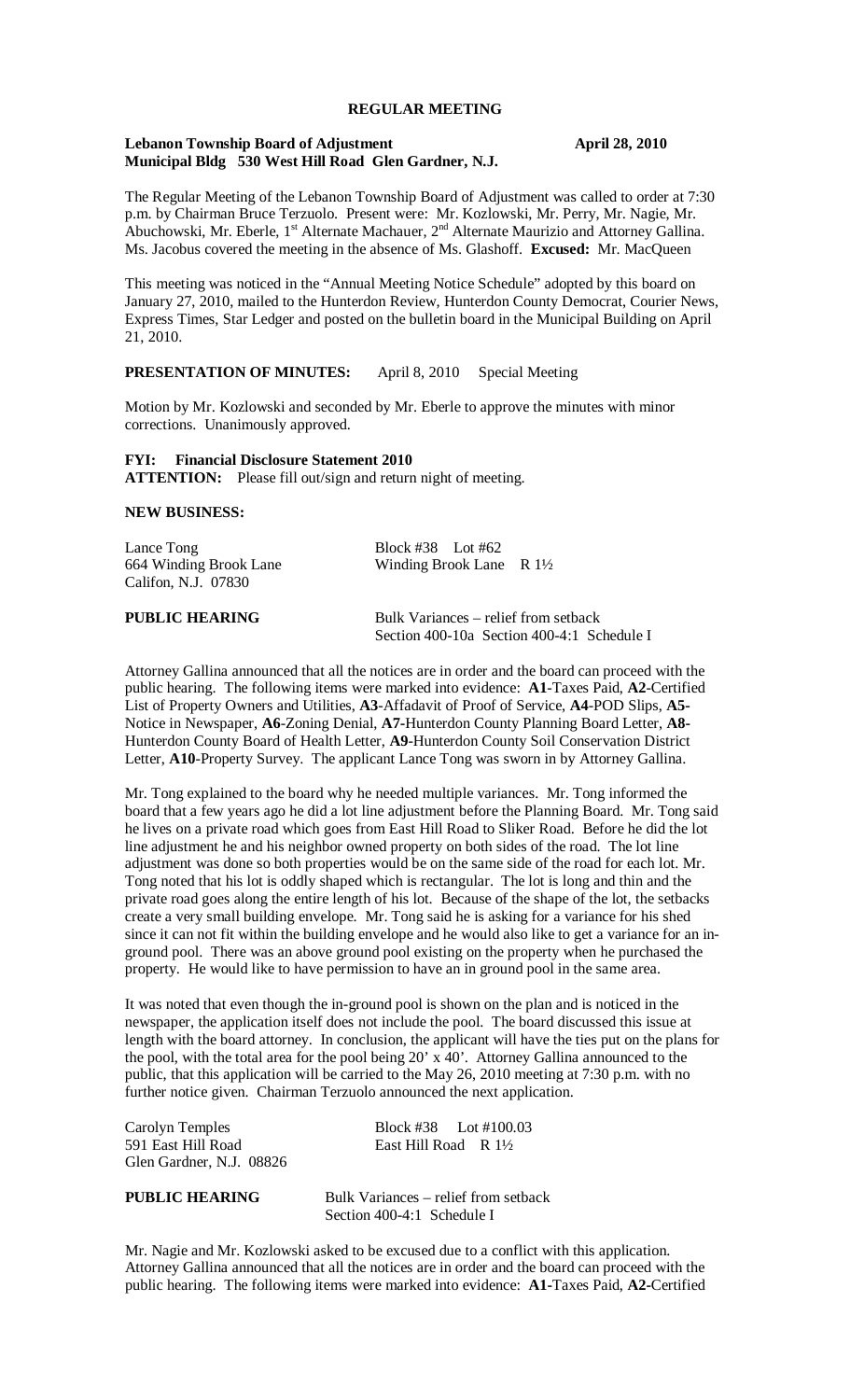## **Lebanon Township Board of Adjustment April 28, 2010 Page 2**

List of Property Owners & Utilities, **A3**-Notice to the Property Owners, **A4-**Affadavit of Proof of Service, **A5**-POD Slips**, A6**-Notice in Newspaper, **A7**-Zoning Denial, **A8**-Hunterdon County Soil Conservation District Letter, **A11**-Color Survey. Attorney Gallina swore in the applicant Carolyn Temples and her Engineer Wayne Ingram.

Chairman Terzuolo said he understood that originally the cabin was going to be torn down which originally had been used for living quarters, but now since the cabin is in good condition, it would be used for storage and a workshop. Chairman Terzuolo asked to have the survey marked into evidence along with the photos. The following was marked: **A9-**Survey of Property prepared by Wayne Ingram, Engr. dated April 7, 2010, **A10**-2 Sheets of Photos of the property. Engineer Ingram stated the cabin consisted of a one bedroom residence, which was ¾ into the rear yard setback or 29 ½ feet from the property line. The shed was totally within the rear yard setback. The applicant wanted to keep the cabin and convert it into a storage building with a workshop along with the shed being demolished. Engineer Ingram informed the board that the cabin has been totally gutted and the shed has been removed. At the conclusion of Engineer Ingram's testimony, Chairman Terzuolo asked if the board had questions. Mr. Eberle asked about the foundation of the cabin. Engineer Ingram said the cabin is on piers and is not on a very sound foundation and would not recommend fixing the cabin up. Mr. Perry asked about the septic system for the cabin. The septic was located approximately 15' closer to East Hill Road, north of the structure. Mr. Maurizio asked when the original structure was built. The response was 1920. Mr. Machauer asked about the plumbing and electric. The response was that the plumbing had been removed but that the electric will stay. Chairman Terzuolo asked the footprint of the building and the shed that is being removed. Engineer Ingram said the cabin is 560 square feet and the shed is 151 square feet. Engineer Ingram said they are planning on removing 475 square feet of gravel.

At this time, Chairman Terzuolo opened the hearing to the public for questions of the witness. Since there were no questions, Chairman Terzuolo then asked if anyone had any comments or statements. Ms. Pat Anderson was sworn in to give testimony. Ms. Anderson stated she and her husband live directly behind the Temples property on Sassafras Lane. Ms. Anderson said she went over to the applicant's property and was shown the cabin and that all the plumbing and water have been removed and it is now just a storage shed and they have no problem with the proposal by the applicant. Chairman Terzuolo asked if the board had questions of Ms. Anderson, there were none. When opened to the public and the applicant for questions, there were none.

Chairman Terzuolo asked Engineer Ingram to give a summation on behalf of the applicant at this time. Engineer Ingram reviewed for the board the request of the applicant and how it will not be a detriment to the public good. The cabin has been on the property since 1920 and converting it into a storage shed and work shop would not change the character of the area or have a negative impact on the surrounding area. At the conclusion of the summation, Chairman Terzuolo announced that the evidence taking portion of the hearing is now closed.

The board deliberated at this time. In conclusion, the board agreed that changing the cabin into a workshop and storage building and eliminating the shed was an improvement to the area. Motion by Mr. Maurizio and seconded by Mr. Perry to grant variance request with the following conditions:

a. Approval from any outside agencies having jurisdiction. b. Obtain any permits within 18 months from the approval.

| <b>ROLL CALL</b> | <b>Yes:</b> Mr. Machauer | Mr. Abuchowski | <b>Absent:</b> Mr. MacQueen   |
|------------------|--------------------------|----------------|-------------------------------|
|                  | Mr. Terzuolo             | Mr. Eberle     | <b>Abstain:</b> Mr. Kozlowski |
|                  | Mr. Perry                | Mr. Maurizio   | Mr. Nagie                     |

### **Attorney Gallina will prepare the Resolution to be on the next agenda for adoption.**

| Gail M. Vajda<br>94 Forge Hill Road<br>Glen Gardner, N.J. 08826 | Block #69 Lot #51<br>Forge Hill Road $R1\frac{1}{2}$                   |
|-----------------------------------------------------------------|------------------------------------------------------------------------|
| PUBLIC HEARING                                                  | Bulk Variances – relief from setback<br>Section $400 - 4:1$ Schedule I |

Attorney Gallina announced that all the notices are in order and the board can proceed with the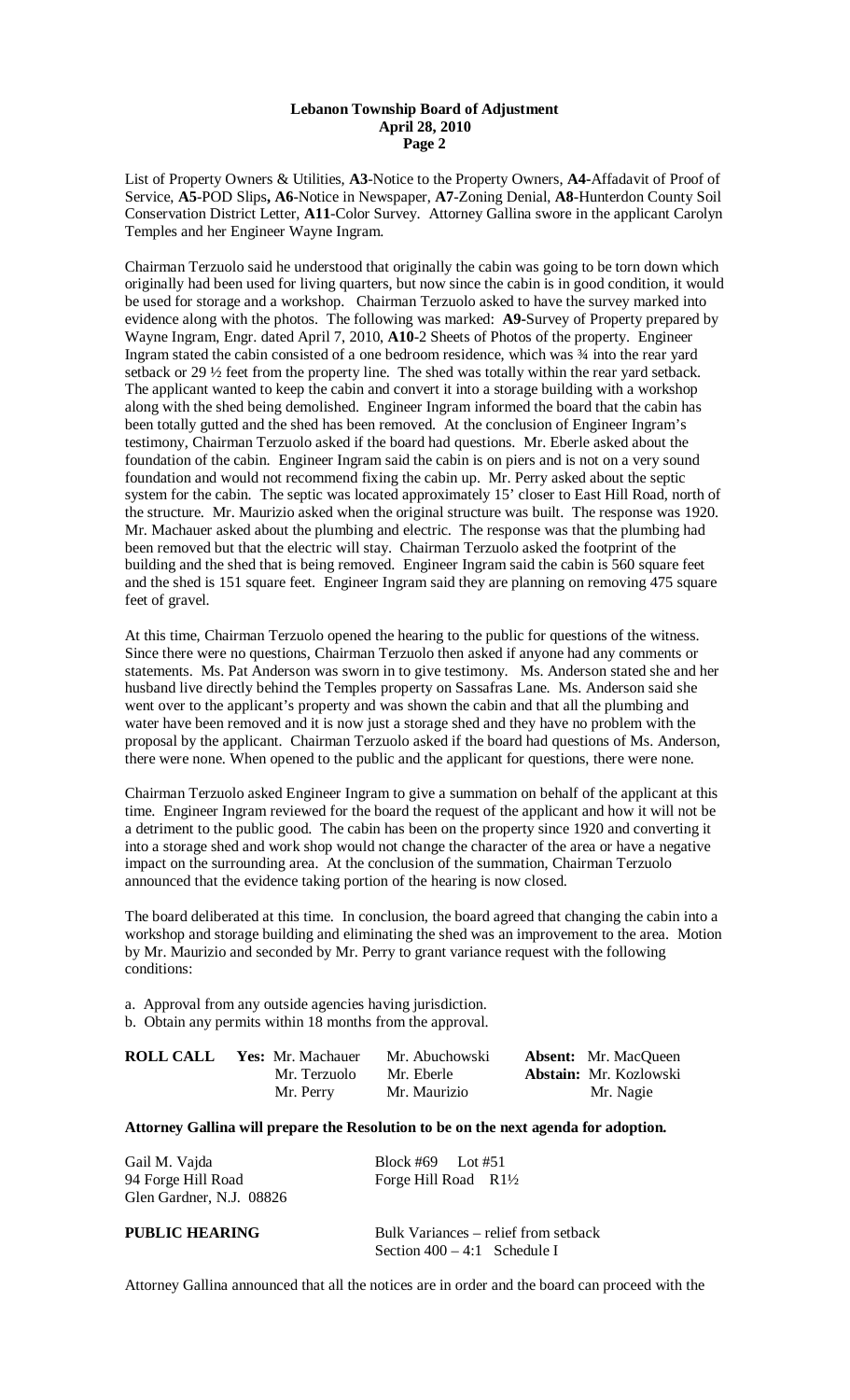## **Lebanon Township Board of Adjustment April 28, 2010 Page 3**

hearing. The following items were marked into evidence: **A1**-Taxes Paid, **A2-**Certified List of Property Owners and Utilities, **A3**-Notice to Property Owners, **A4**-Affadavit of Proof of Service, **A5**-POD Slips, **A6-**Notice in Newspaper, **A7-**Zoning Denial, **A8**-Hunterdon County Soil Conservation District Letter, **A9**-Hunterdon County Planning Board Letter. Attorney Gallina swore in Gail Vajda and Dan Wirasnik.

Mr. Wirasnik, brother to the applicant, made a presentation to the board. Mr. Wirasnik stated that he will be doing the construction of the addition for Ms. Vajda. The house at present has 2 bedrooms, 1 bath, living room, dining room and kitchen/sun room. Mr. Wirasnik said what they are proposing adding 2 additional bedrooms, a living room and 2 bathrooms on to the existing house. Since this is a flag lot, the setbacks are 100' and they are encroaching on the front yard setback. The reason for the addition is Ms. Vajda wants to bring back to the Township her daughter/son-in-law and granddaughter to live with her. The house was built around 1950. The addition will be on the left side of the house. Ms. Vajda has lived in her home for over 30 years. With this addition, there will be a total of 4 bedrooms, 3 bathrooms, 2 living rooms, 1 dining room and 1 kitchen.

Mr. Wirasnik reviewed for the board the pictures of the property and of the house which also shows where he staked out the dimensions of the addition. At the conclusion of Mr. Wirasnik's testimony, Chairman Terzuolo asked if the board had any questions of the witness. Mr. Perry asked if the height of the addition would be the same as the existing house. Mr. Wirasnik said yes. Mr. Perry asked about the septic system. Mr. Wirasnik said that Engr. Symonds designed a septic system for a 4 bedroom house and it has been approved by the County Board of Health. Mr. Wirasnik stated that the septic will be in the rear yard and the well is in the front of the house. Mr. Eberle asked if there were any conditions that would prohibit building the addition in the back of the house. Mr. Wirasnik said that the septic system is fixed to an elevation. If they were to add to the back of the house they would need to build a retaining wall for the septic system. Mr. Eberle said that it sounds like it would be a hardship to build in the back of the house. Mr. Wirasnik answered yes. Mr. Kozlowski asked if the addition would have a basement. Mr. Wirasnik said only a crawl space. Mr. Maurizio asked about the neighboring property which is about 42 acres and if there was a house on that property. Mr. Wirasnik said yes about 1000' away. Mr. Machauer questioned if there would be a separate apartment. Mr. Wirasnik said no that it will still be a single family home. Mr. Abuchowski asked the square footage of the original house. Mr. Wirasnik said 960 square feet. The addition will be 775 square feet which will bring the total square footage which includes the addition to 1735 square feet. At the conclusion of the board's questions, Chairman Terzuolo opened the hearing to the public for questions. There were none. When opened to the public for statements and comments there were none.

Chairman Terzuolo asked Mr. Wirasnik to give his summation at this time. At the conclusion of the summation, Chairman Terzuolo announced that the evidence taking portion of the hearing is now closed. The board deliberated at this time. At the conclusion of the board deliberations, Attorney Gallina informed the board of the standard conditions that need to be placed in the resolution. Chairman Terzuolo asked Attorney Gallina to explain the 18 months so there is no misunderstanding. Attorney Gallina said the permits have to be obtained within 18 months of the date of the Resolution being adopted or the approval will lapse. If an extension is needed, it has to be requested before the expiration of the 18 months.

Motion by Mr. Kozlowski and seconded by Mr. Maurizio to grant the variance to build the addition in the side yard setback with the following conditions:

a. All permits to be obtained within 18 months from the adoption of the Resolution. b. Approval from all outside agencies having jurisdiction.

| <b>ROLL CALL</b> | Yes: Mr. Machauer | Mr. Abuchowski | <b>Abstain:</b> Mr. Nagie   |
|------------------|-------------------|----------------|-----------------------------|
|                  | Mr. Maurizio      | Mr. Perry      | <b>Absent:</b> Mr. MacQueen |
|                  | Mr. Kozlowski     | Mr. Eberle     |                             |
|                  | Mr. Terzuolo      |                |                             |

**Attorney Gallina will prepare the Resolution to be placed on the next meeting agenda.**